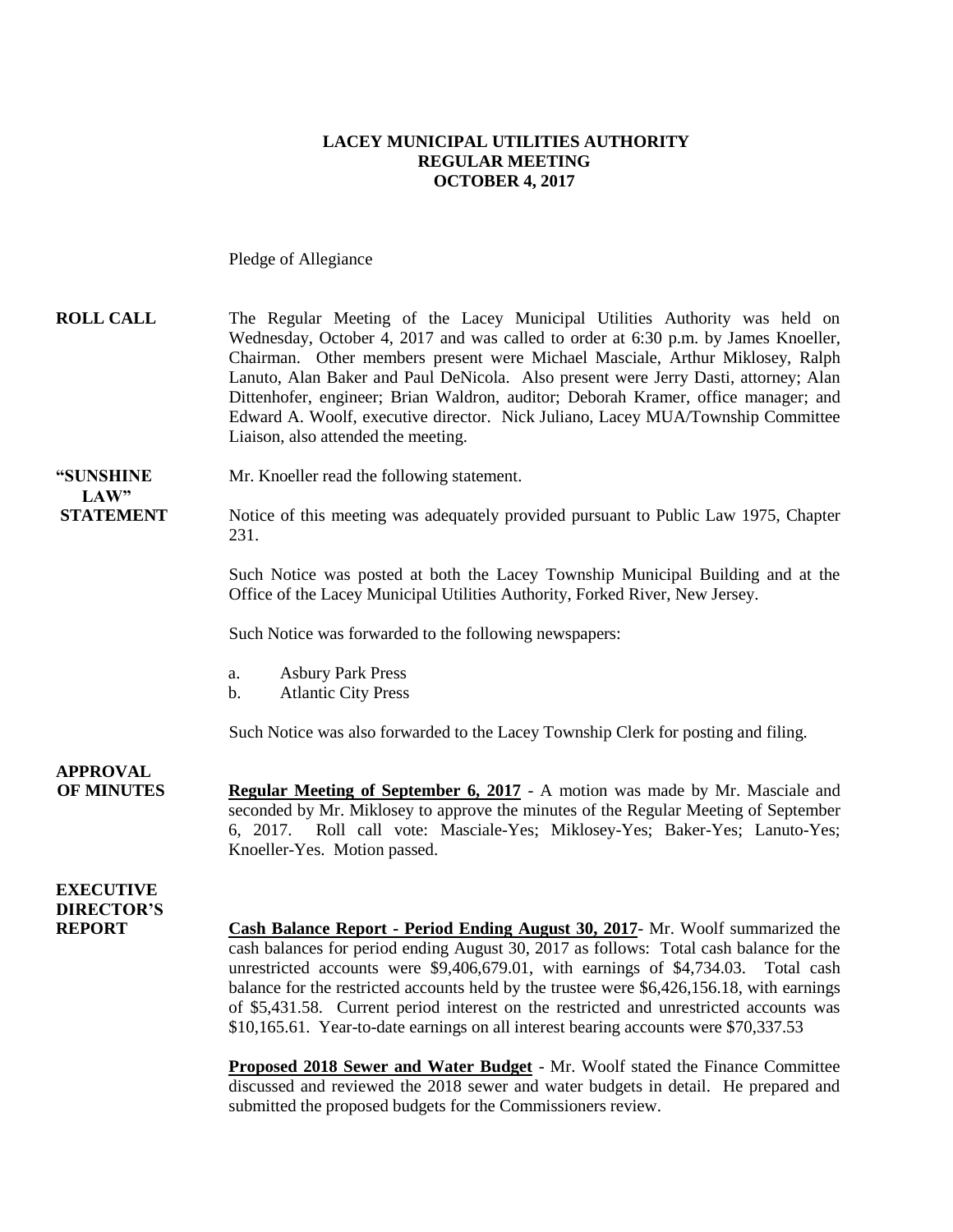Mr. Woolf pointed out there was no health benefit increase, however, there was a 2% increase from the Ocean County Utility Authority, which equates to approximately \$59,000.00. Overall, the proposed budget increased by 1.09%.

A motion was made by Mr. Masciale and seconded by Mr. Miklosey to approve the 2018 water and sewer budgets. Roll call vote: Masciale-Yes; Miklosey-Yes; Baker-Yes; Lanuto-Yes; Knoeller-Yes. Motion passed.

# **BUSINESS**

**REPORT** The business report was submitted for review.

# **ENGINEER'S**

**REPORT Resolution 2017-51 – Preliminary Water Approval – Forked River House Fire Protection Service** – Mr. Dittenhofer reported his office received the application and plans for preliminary water approval for Forked River House Fire Protection Service, Block 282, Lot 3.01. The applicant, Forked River House, Inc., is proposing to construct a fire protection service for their building located on the eastern side of Route 9, south of Oak Street. The applicant proposes to wet tap the existing water line on the eastern side of Route 9 and install a 6" PVC fire protection service for the building. On recommendation by the Authority's engineer, a motion was made by Mr. Miklosey and seconded by Mr. Lanuto to adopt *Resolution No. 2017-51, Resolution of the Lacey Municipal Utilities Authority, County of Ocean, State of New Jersey, Preliminary Water Approval, Forked River House Fire Protection Service, Block 282, Lot 3.01.* Roll call vote: Miklosey-Yes; Lanuto-Yes; Baker-Yes; Masciale-Yes; Knoeller-Yes. Motion passed.

> **Well 7 & 8 VFD** – Mr. Dittenhofer stated his office is preparing specifications for reduced pump size.

> **Fairview Lane Sanitary Improvements** – Mr. Dittenhofer stated the sewer replacement is underway.

> **New Administration Building** – Mr. Dittenhofer stated water extension plans, specifications and permits are being prepared. He expects to go out to bid this month.

### **ATTORNEY'S**

**REPORT Lease Agreement with Township of Lacey** – Mr. Dasti stated his office forwarded to Township representatives information concerning the proposed lease extension for a five-year term on the building currently leased from the Township on Route 9. In addition, his office has been advised that the Township has adopted on first reading an Ordinance which, upon second reading and approval, will authorize the transfer of the property desired by the Authority for the construction of the building.

> **2017 Bond Refunding** – Mr. Dasti stated the bond refunding will be finalized at the end of October.

> In reference to Township Resolution 2017-241, Development and Reimbursement Agreement, Mr. Knoeller asked Mr. Juliano to convey to the Township Committee the Authority's desire to be included in future reimbursement agreements.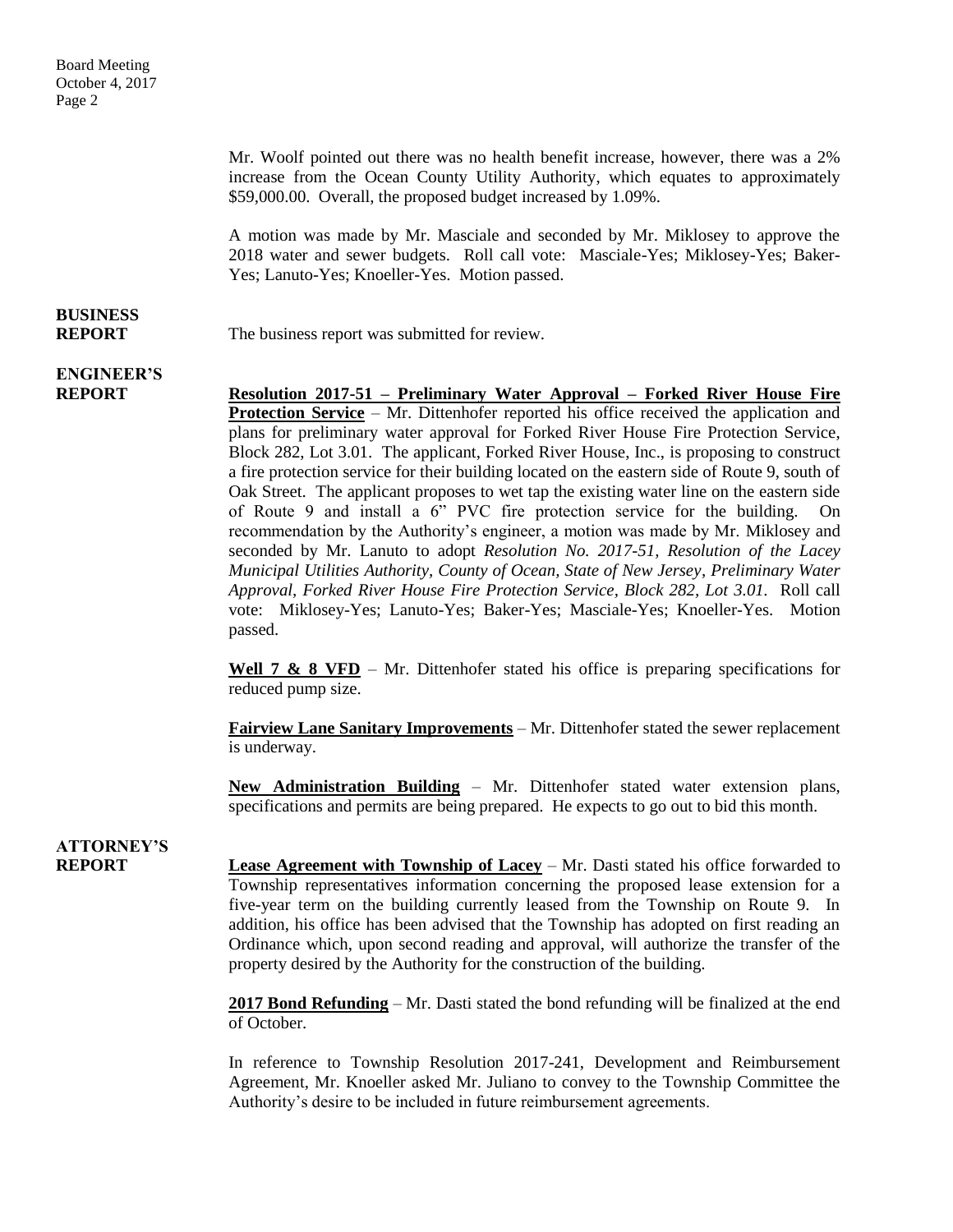# **AUDITOR'S**

**REPORT Accountant's Status Report – Month Ended August 31, 2017** – Mr. Waldron reported sewer and water revenues had a favorable variance for the month and year-to-date. Sewer and water expenses had a favorable variance for the month and year-to-date. Sewer and water user charges had a favorable variance for the month, but unfavorable year-to-date.

#### **CORRESPONDENCE**

**Karen MacArthur, Ernest Drive** – Requesting relief of utility bill, due to pipe leak. Since the water from the leak did not go into the sewer system, a motion was made by Mr. Masciale and seconded by Mr. Miklosey to grant a credit adjustment on the sewer charges in the amount of \$32.40 (19,000 gallons). Roll call vote: Masciale-Yes; Miklosey-Yes; Baker-Yes; Lanuto-Yes; Knoeller-Yes. Motion passed.

**Sean Kelly, East Street** - Requesting relief of utility bill, due to high usage - irrigation. Based upon the information provided, an adjustment to the account could not be supported.

**C & R Plumbing & Heating/Quigley** – Requesting relief of utility bill, due to high usage - leaky irrigation zone valve. Based upon the information provided, an adjustment to the account could not be supported.

**Robert Cook, Brick Ave.** – Requesting relief of utility bill, due to broken pipe. Since the water from the leak did not go into the sewer system, a motion was made by Mr. Masciale and Mr. Miklosey to grant a credit adjustment on the sewer charges in the amount of \$668.60 (111,000 gallons). Roll call vote: Masciale-Yes; Miklosey-Yes; Baker-Yes; Lanuto-Yes; Knoeller-Yes. Motion passed.

**Maria Sanabia, Pensacola Rd.** – Requesting relief of utility bill, due to broken pipe. Since the water from the leak did not go into the sewer system, a motion was made by Mr. Miklosey and seconded by Mr. Lanuto to grant a credit adjustment on the sewer charges in the amount of \$257.19 (50,000 gallons). Roll call vote: Miklosey-Yes; Lanuto-Yes; Baker-Yes; Masciale-Yes; Knoeller-Yes. Motion passed.

**Lisa O'Connor, Key West Rd.** - Requesting relief of utility bill, due to high usage irrigation. Based upon the information provided, an adjustment to the account could not be supported.

**Sara Clarity, Penn Ave. South** - Requesting relief of utility bill, due to pipe leak. Since the water from the leak did not go into the sewer system, a motion was made by Mr. Masciale and seconded by Mr. Miklosey to grant a credit adjustment on the sewer charges in the amount of \$204.72 (52,000 gallons). Roll call vote: Masciale-Yes; Miklosey-Yes; Baker-Yes; Lanuto-Yes; Knoeller-Yes. Motion passed.

**Maria Drexler, Falkenburgh Ave.** – Requesting relief of utility bill, due to leaky expansion tank. Since the water from the leak did not go into the sewer system, a motion was made by Mr. Miklosey and seconded by Mr. Lanuto to grant a credit adjustment on the sewer charges in the amount of \$1,976.52 (274,000 gallons). Roll call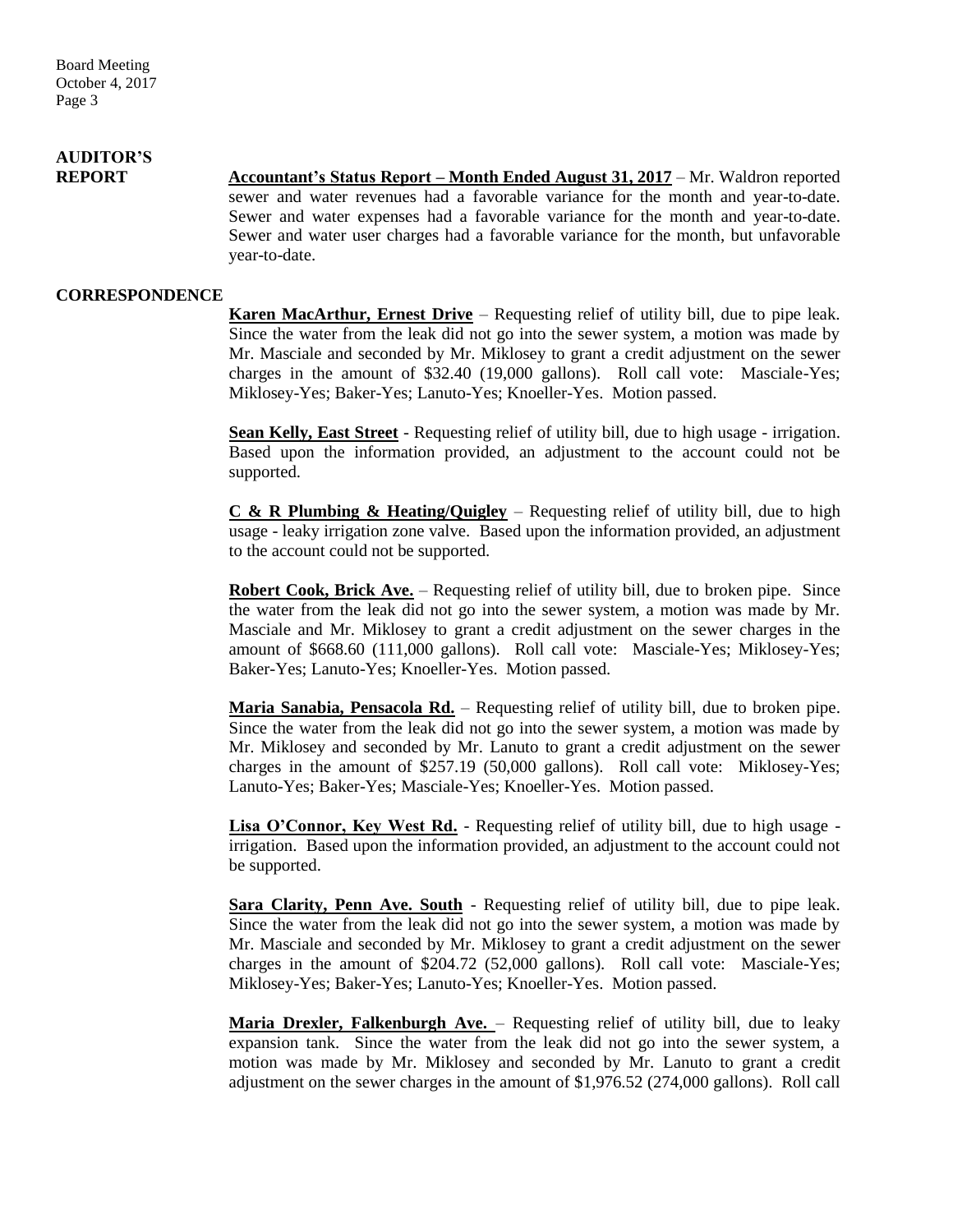vote: Miklosey-Yes; Lanuto-Yes; Baker-Yes; Masciale-Yes; Knoeller-Yes. Motion passed.

# **NEW**

**BUSINESS New Administration Building** - Mr. Knoeller discussed the latest plan for the new administration building. He stated a meeting was held to finalize the footprint of the building, which is 4,020 SF. It is 700 SF more than the present building. He stated dormers in the front of the building will be eliminated to provide access for solar panels. The stone veneer will remain in the front of building, and the rest of the building will have vinyl siding. The plan is to make this building extremely energy efficient, and all employees will be in a central location. The plan is to have the building completed within 18/24 months.

> Mr. Knoeller stated the site has been cleared and Mr. Dittenhofer is preparing proposals as to where the building will be positioned. A big advantage for the Township is that water and sewer services will be extended across the road and will be available to their 10-acres of land.

> Mr. Knoeller stated the present building will be turned over to the Township. Mr. Juliano stated the building will be the new senior/veterans building. He stressed that the Township is not selling real estate.

> In regards to funding this project, Mr. Knoeller stated there is money put aside for the site work. As for the building, the plan is to do a short term note through a bank. More importantly, sewer and water rates will not be raised.

## **OLD**

**BUSINESS** There was no old business to discuss.

### **PUBLIC BUSINESS/**

**COMMENT Regina Discenza, Sunset Drive** – In reference to Wells 7 & 8 VFD, Mrs. Discenza asked what does "VFD" stand for. Mr. Dittenhofer stated Variable Frequency Drive.

> Mrs. Discenza asked if there is a mailing address for the new building. Mr. Knoeller stated it is the Township's responsibility to name the road. Mr. Juliano asked for suggestions. Mr. Woolf recommended naming the road after former LMUA Board member, Richard Kennedy.

# **PAYMENT OF**

**VOUCHERS WHEREAS**, the members of the Lacey Municipal Utilities Authority carefully examined all vouchers presented for payment of claims;

> **NOW, THEREFORE, BE IT RESOLVED** by the Lacey Municipal Utilities Authority that:

> 1. Said vouchers in the sum of \$354,733.04 be and the same are hereby approved to be paid.

2. Said vouchers are listed on the attached computer check register.